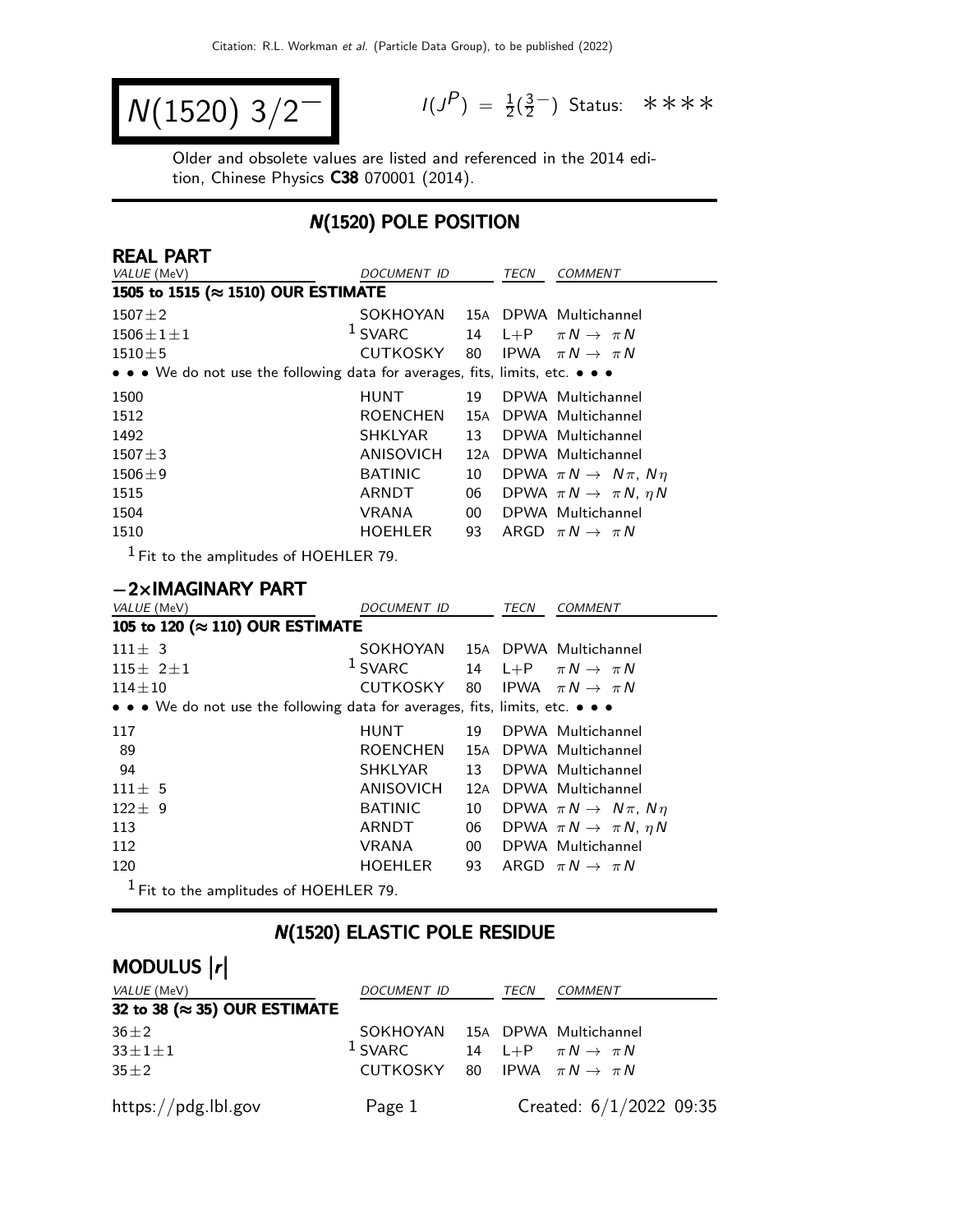• • • We do not use the following data for averages, fits, limits, etc. • • •

| 37         | ROENCHEN 15A DPWA Multichannel                       |  |                                              |
|------------|------------------------------------------------------|--|----------------------------------------------|
| 27         | SHKLYAR 13 DPWA Multichannel                         |  |                                              |
| $36 \pm 3$ | ANISOVICH 12A DPWA Multichannel                      |  |                                              |
| 35         | BATINIC 10 DPWA $\pi N \rightarrow N \pi$ , $N \eta$ |  |                                              |
| 38         | ARNDT                                                |  | 06 DPWA $\pi N \rightarrow \pi N$ , $\eta N$ |
| 32         | HOEHLER 93 ARGD $\pi N \rightarrow \pi N$            |  |                                              |
|            |                                                      |  |                                              |

1 Fit to the amplitudes of HOEHLER 79.

#### PHASE θ

| VALUE $(^\circ)$                                                              | DOCUMENT ID                                |     | TECN | <i>COMMENT</i>                            |
|-------------------------------------------------------------------------------|--------------------------------------------|-----|------|-------------------------------------------|
| $-15$ to $-5$ ( $\approx -10$ ) OUR ESTIMATE                                  |                                            |     |      |                                           |
| $-14\pm3$                                                                     | SOKHOYAN 15A DPWA Multichannel             |     |      |                                           |
| $-15\pm1\pm1$                                                                 | $1$ SVARC                                  |     |      | 14 L+P $\pi N \rightarrow \pi N$          |
| $-12\pm 5$                                                                    | CUTKOSKY 80 IPWA $\pi N \rightarrow \pi N$ |     |      |                                           |
| • • • We do not use the following data for averages, fits, limits, etc. • • • |                                            |     |      |                                           |
| $-6$                                                                          | <b>ROENCHEN</b>                            |     |      | 15A DPWA Multichannel                     |
| $-35$                                                                         | SHKLYAR                                    | 13  |      | DPWA Multichannel                         |
| $-14\pm3$                                                                     | ANISOVICH                                  | 12A |      | DPWA Multichannel                         |
| $-7$                                                                          | <b>BATINIC</b>                             | 10  |      | DPWA $\pi N \rightarrow N \pi$ , $N \eta$ |
| $-5$                                                                          | ARNDT                                      | 06  |      | DPWA $\pi N \rightarrow \pi N$ , $\eta N$ |
| $-8$                                                                          | HOEHLER                                    | 93  |      | ARGD $\pi N \rightarrow \pi N$            |
| $1$ Fit to the amplitudes of HOEHLER 79.                                      |                                            |     |      |                                           |

#### N(1520) INELASTIC POLE RESIDUE

The "normalized residue" is the residue divided by  $\Gamma_{pole}/2$ .

#### Normalized residue in  $N\pi \to N(1520) \to \Delta \pi$ , S-wave

| MODULUS PHASE $(^\circ)$ |                                                                               | DOCUMENT ID TECN COMMENT       |  |                           |
|--------------------------|-------------------------------------------------------------------------------|--------------------------------|--|---------------------------|
|                          | $0.33 \pm 0.04$ 155 $\pm$ 15 SOKHOYAN 15A DPWA Multichannel                   |                                |  |                           |
|                          | • • • We do not use the following data for averages, fits, limits, etc. • • • |                                |  |                           |
| $0.33 \pm 0.05$          |                                                                               |                                |  |                           |
|                          | Normalized residue in $N\pi \to N(1520) \to \Delta \pi$ , D-wave              |                                |  |                           |
|                          | $MODULUS PHASE \rho) DOCUMENT ID TECN COMMENT$                                |                                |  |                           |
|                          | $0.25 \pm 0.03$ $105 \pm 18$ SOKHOYAN 15A DPWA Multichannel                   |                                |  |                           |
|                          | • • • We do not use the following data for averages, fits, limits, etc. • • • |                                |  |                           |
|                          | $0.25 \pm 0.03$ 100 $\pm$ 20 ANISOVICH 12A DPWA Multichannel                  |                                |  |                           |
|                          | Normalized residue in $N\pi \rightarrow N(1520) \rightarrow N\eta$            |                                |  |                           |
| MODULUS                  | PHASE (°) DOCUMENT ID TECN COMMENT                                            |                                |  |                           |
|                          | • • • We do not use the following data for averages, fits, limits, etc. • • • |                                |  |                           |
| 0.026                    | 95                                                                            | ROENCHEN 15A DPWA Multichannel |  |                           |
|                          | Normalized residue in $N\pi \rightarrow N(1520) \rightarrow AK$               |                                |  |                           |
|                          | $\overline{MODULUS}$ PHASE $(^{\circ})$ DOCUMENT ID TECN COMMENT              |                                |  |                           |
|                          | • • • We do not use the following data for averages, fits, limits, etc. • • • |                                |  |                           |
| 0.069                    | 158                                                                           | ROENCHEN 15A DPWA Multichannel |  |                           |
| https://pdg.lbl.gov      |                                                                               | Page 2                         |  | Created: $6/1/2022$ 09:35 |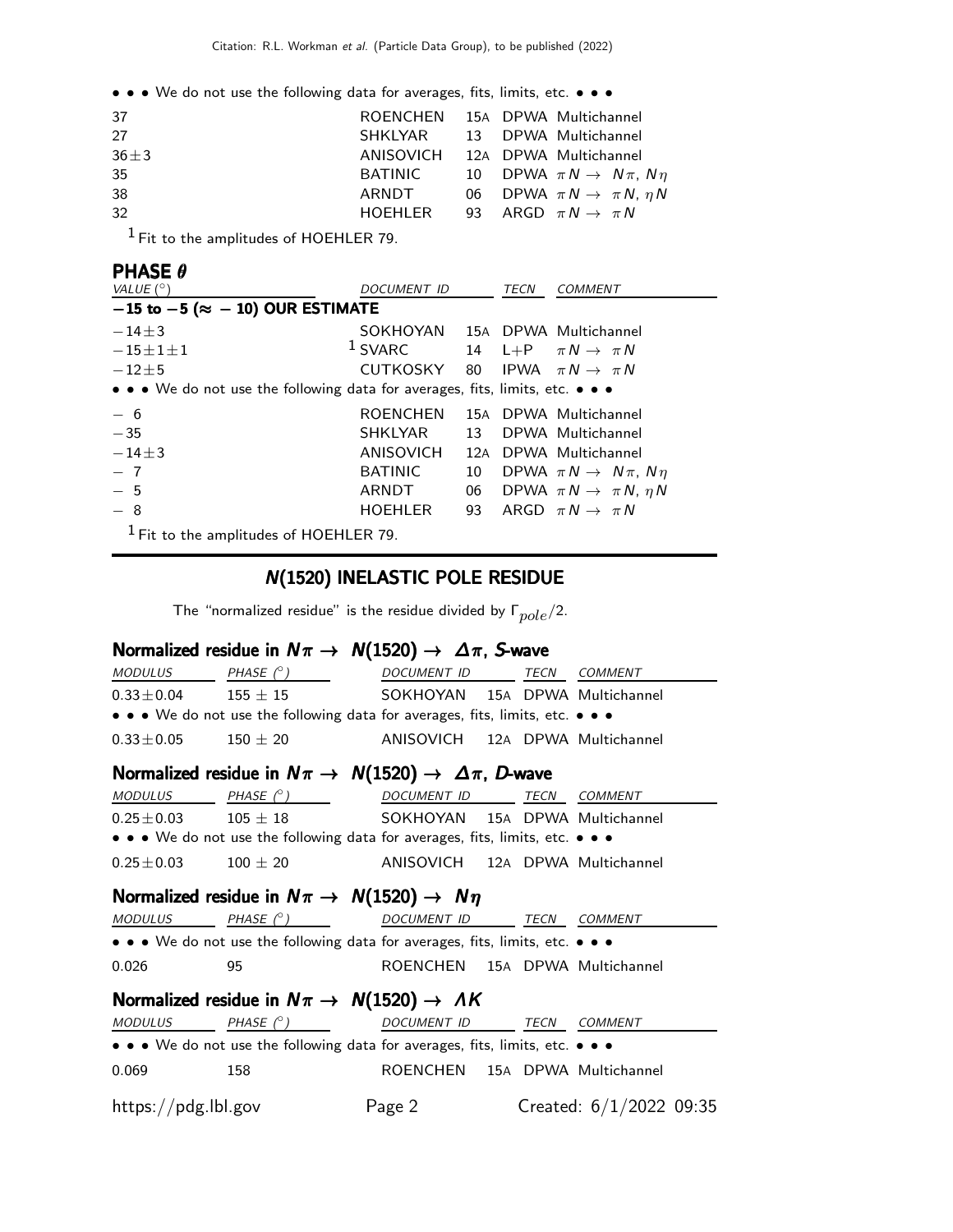| Normalized residue in $N\pi \to N(1520) \to \Sigma K$                |                  |                                                                               |  |  |  |  |
|----------------------------------------------------------------------|------------------|-------------------------------------------------------------------------------|--|--|--|--|
| MODULUS                                                              | PHASE (° )       | DOCUMENT ID<br><b>COMMENT</b><br>TECN                                         |  |  |  |  |
|                                                                      |                  | • • • We do not use the following data for averages, fits, limits, etc. • • • |  |  |  |  |
| 0.049                                                                | $-41$            | ROENCHEN 15A DPWA Multichannel                                                |  |  |  |  |
| Normalized residue in $N\pi \rightarrow N(1520) \rightarrow N\sigma$ |                  |                                                                               |  |  |  |  |
| MODULUS                                                              | PHASE $(^\circ)$ | DOCUMENT ID<br><b>TECN</b><br><b>COMMENT</b>                                  |  |  |  |  |
| $0.08 \pm 0.03$                                                      | $-45 \pm 25$     | SOKHOYAN 15A DPWA Multichannel                                                |  |  |  |  |

# N(1520) BREIT-WIGNER MASS

| VALUE (MeV)                                                                   | DOCUMENT ID     |                 | TECN | <i>COMMENT</i>                            |
|-------------------------------------------------------------------------------|-----------------|-----------------|------|-------------------------------------------|
| to 1520 ( $\approx$ 1515) OUR ESTIMATE<br>1510                                |                 |                 |      |                                           |
| $1512.0 \pm 1.5$                                                              | $1$ HUNT        | 19              |      | DPWA Multichannel                         |
| $1516 \pm 2$                                                                  | SOKHOYAN        | 15A             |      | DPWA Multichannel                         |
| $1505 \pm 4$                                                                  | $1$ SHKLYAR     | 13 <sup>7</sup> |      | DPWA Multichannel                         |
| $1514.5 \pm 0.2$                                                              | $1$ ARNDT       | 06              |      | DPWA $\pi N \rightarrow \pi N$ , $\eta N$ |
| 1525<br>$+10$                                                                 | <b>CUTKOSKY</b> | 80              |      | IPWA $\pi N \rightarrow \pi N$            |
| $1519 \pm 4$                                                                  | <b>HOEHLER</b>  | 79              |      | IPWA $\pi N \rightarrow \pi N$            |
| • • • We do not use the following data for averages, fits, limits, etc. • • • |                 |                 |      |                                           |
| $1517 + 3$                                                                    | ANISOVICH       |                 |      | 12A DPWA Multichannel                     |
| $1512.6 \pm 0.5$                                                              | $1$ SHRESTHA    | 12A             |      | DPWA Multichannel                         |
| $1522 \pm 8$                                                                  | <b>BATINIC</b>  | 10              |      | DPWA $\pi N \rightarrow N \pi$ , $N \eta$ |
| 1509<br>$+1$                                                                  | <b>PENNER</b>   | 02C             |      | DPWA Multichannel                         |
| 1518<br>$±$ 3                                                                 | <b>VRANA</b>    | 00 <sup>°</sup> |      | DPWA Multichannel                         |
| <sup>1</sup> Statistical error only.                                          |                 |                 |      |                                           |

# N(1520) BREIT-WIGNER WIDTH

| VALUE (MeV)                                                                   | DOCUMENT ID           |     | TECN | <b>COMMENT</b>                            |
|-------------------------------------------------------------------------------|-----------------------|-----|------|-------------------------------------------|
| to 120 ( $\approx$ 110) OUR ESTIMATE<br>100                                   |                       |     |      |                                           |
| ± 3<br>121                                                                    | $1$ HUNT              | 19  |      | DPWA Multichannel                         |
| 113 $\pm$ 4                                                                   | SOKHOYAN              | 15A |      | DPWA Multichannel                         |
| $100 \pm 2$                                                                   | $1$ SHKLYAR           | 13  |      | DPWA Multichannel                         |
| $103.6 \pm 0.4$                                                               | $1$ ARNDT             | 06  |      | DPWA $\pi N \rightarrow \pi N$ , $\eta N$ |
| $120 \pm 15$                                                                  | <b>CUTKOSKY</b>       | 80  |      | IPWA $\pi N \rightarrow \pi N$            |
| 114 $\pm$ 7                                                                   | HOEHLER               | 79  |      | IPWA $\pi N \rightarrow \pi N$            |
| • • • We do not use the following data for averages, fits, limits, etc. • • • |                       |     |      |                                           |
| $114 \pm 5$                                                                   | ANISOVICH             |     |      | 12A DPWA Multichannel                     |
| $+1$<br>117                                                                   | <sup>1</sup> SHRESTHA |     |      | 12A DPWA Multichannel                     |
| $132 + 11$                                                                    | <b>BATINIC</b>        | 10  |      | DPWA $\pi N \rightarrow N \pi$ , $N \eta$ |
| 100<br>$+2$                                                                   | <b>PENNER</b>         | 02C |      | DPWA Multichannel                         |
| $124 \pm 4$                                                                   | VRANA                 | 00  |      | DPWA Multichannel                         |
| Statistical error only.                                                       |                       |     |      |                                           |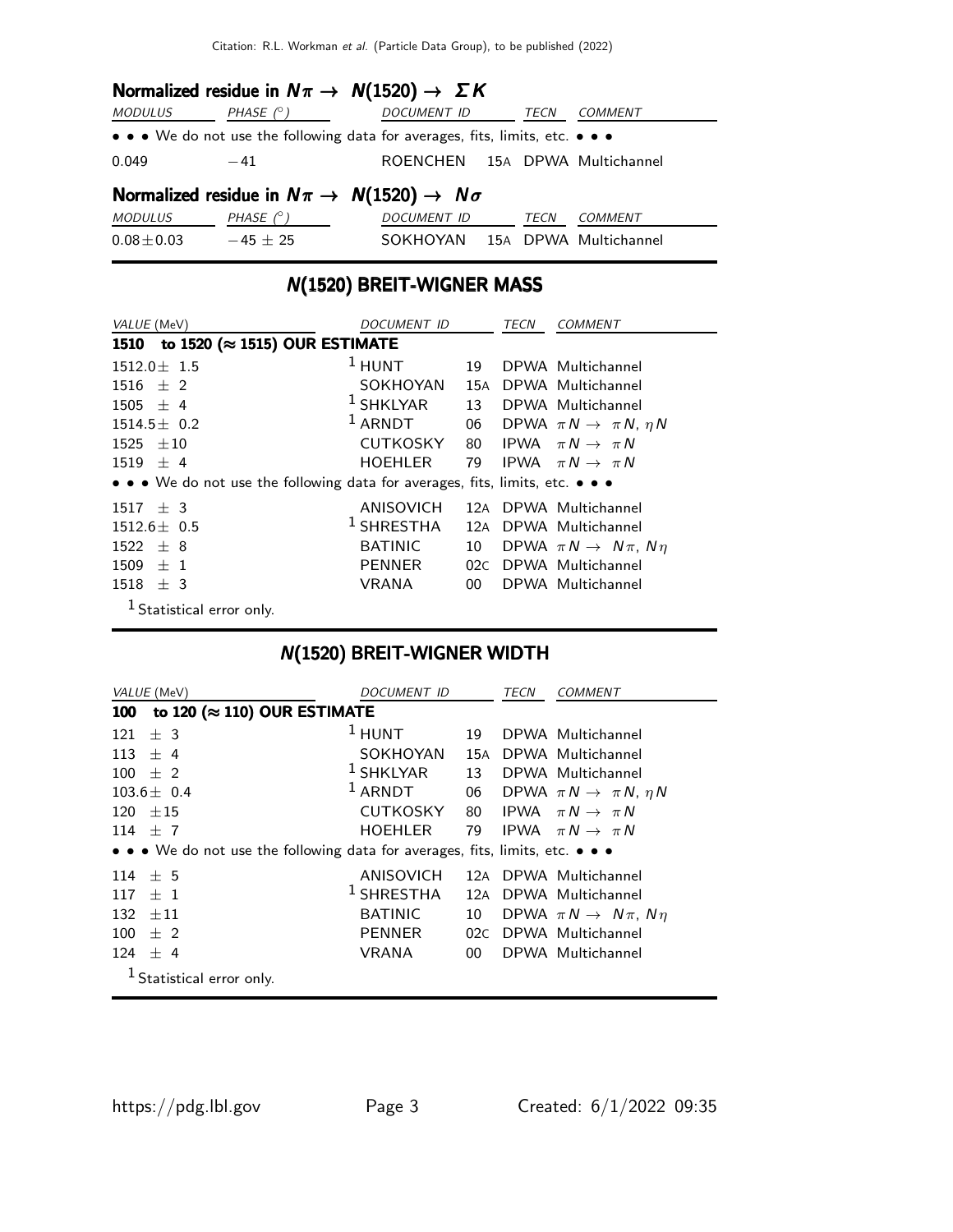#### N(1520) DECAY MODES

The following branching fractions are our estimates, not fits or averages.

|                       | Mode                        | Fraction $(\Gamma_i/\Gamma)$ |
|-----------------------|-----------------------------|------------------------------|
| $\Gamma_1$            | $N\pi$                      | $55 - 65 \%$                 |
| $\Gamma_2$            | $N\eta$                     | $0.07 - 0.09 \%$             |
| $\Gamma_3$            | $N \pi \pi$                 | $25 - 35 \%$                 |
| $\Gamma_4$            | $\Delta(1232)\pi$           | $22 - 34 \%$                 |
| $\Gamma_{5}$          | $\Delta(1232)\pi$ , S-wave  | $15 - 23 \%$                 |
| $\Gamma_6$            | $\Delta(1232)\pi$ , D-wave  | $7 - 11 \%$                  |
| $\Gamma_7$            | $N \rho$                    | $10 - 16 \%$                 |
| $\Gamma_8$            | $N\rho$ , S=3/2, S-wave     | $10 - 16 \%$                 |
| $\Gamma$ <sub>9</sub> | $N \rho$ , $S=1/2$ , D-wave | $0.2 - 0.4 \%$               |
| $\Gamma_{10}$         | $N\sigma$                   | ${<}10\%$                    |
| $\Gamma_{11}$         | $p\gamma$                   | $0.31 - 0.52 \%$             |
| $\Gamma_{12}$         | $p\gamma$ , helicity=1/2    | $0.01 - 0.02 \%$             |
| $\Gamma_{13}$         | $p\gamma$ , helicity=3/2    | $0.30 - 0.50 \%$             |
| $\Gamma_{14}$         | $n\gamma$                   | $0.30 - 0.53 \%$             |
| $\Gamma_{15}$         | $n\gamma$ , helicity=1/2    | $0.04 - 0.10 \%$             |
| $\Gamma_{16}$         | $n\gamma$ , helicity=3/2    | $0.25 - 0.45 \%$             |

# N(1520) BRANCHING RATIOS

| $\Gamma(N\pi)/\Gamma_{\rm total}$                                             |                    |     |      |                                           |  |
|-------------------------------------------------------------------------------|--------------------|-----|------|-------------------------------------------|--|
| VALUE $(\%)$                                                                  | <i>DOCUMENT ID</i> |     | TECN | COMMENT                                   |  |
| to 65 ( $\approx$ 60) OUR ESTIMATE<br>55                                      |                    |     |      |                                           |  |
| $58.3 \pm 1.5$                                                                | $1$ HUNT           | 19  |      | DPWA Multichannel                         |  |
| $+2$<br>61                                                                    | SOKHOYAN           | 15A |      | DPWA Multichannel                         |  |
| $\pm 2$<br>57                                                                 | $1$ SHKLYAR        | 13  |      | DPWA Multichannel                         |  |
| $63.2 \pm 0.1$                                                                | $1$ ARNDT          | 06  |      | DPWA $\pi N \rightarrow \pi N$ , $\eta N$ |  |
| $\pm$ 3<br>58                                                                 | CUTKOSKY           |     |      | 80 IPWA $\pi N \rightarrow \pi N$         |  |
| $54 + 3$                                                                      | HOEHLER            | 79  |      | IPWA $\pi N \rightarrow \pi N$            |  |
| • • • We do not use the following data for averages, fits, limits, etc. • • • |                    |     |      |                                           |  |
| 62 $\pm 3$                                                                    | ANISOVICH          |     |      | 12A DPWA Multichannel                     |  |
| $62.7 \pm 0.5$                                                                | $1$ SHRESTHA       | 12A |      | DPWA Multichannel                         |  |
| 55<br>±5                                                                      | <b>BATINIC</b>     | 10  |      | DPWA $\pi N \rightarrow N \pi$ , $N \eta$ |  |
| 56<br>$+1$                                                                    | <b>PENNER</b>      | 02C |      | DPWA Multichannel                         |  |
| 63 $\pm 2$                                                                    | VRANA              | 00  |      | DPWA Multichannel                         |  |
| $1$ Statistical error only.                                                   |                    |     |      |                                           |  |

| $\Gamma(N\eta)/\Gamma_{\rm total}$ |               |     |      |                                    | $\Gamma_{2}/\Gamma$ |
|------------------------------------|---------------|-----|------|------------------------------------|---------------------|
| VALUE (%)                          | DOCUMENT ID   |     | TECN | COMMENT                            |                     |
| $<$ 0.1                            | MUELLER       | 20. |      | DPWA Multichannel                  |                     |
| $0.03 \pm 0.01$                    | $1$ HUNT      | 10  |      | DPWA Multichannel                  |                     |
| $0.08 \pm 0.01$                    | <b>TIATOR</b> | 99  |      | DPWA $\gamma p \rightarrow p \eta$ |                     |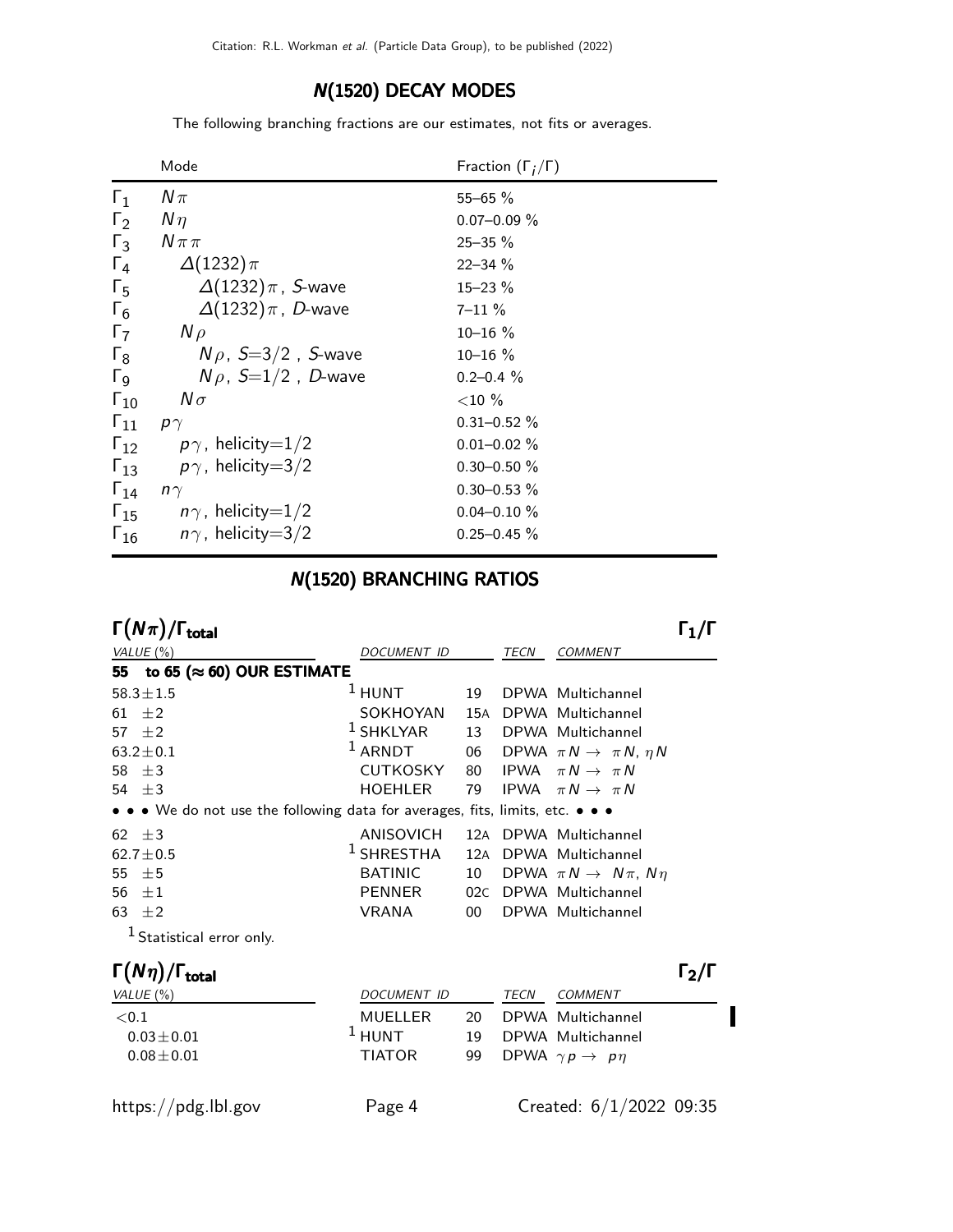• • • We do not use the following data for averages, fits, limits, etc. • • •

| ${<}1$                                       | SHKLYAR        | 13 DPWA Multichannel                         |
|----------------------------------------------|----------------|----------------------------------------------|
| $0.1 \pm 0.1$                                | <b>BATINIC</b> | 10 DPWA $\pi N \rightarrow N \pi$ , $N \eta$ |
| $0.2 \pm 0.1$                                | <b>THOMA</b>   | 08 DPWA Multichannel                         |
| $0.08$ to $0.12$                             | ARNDT          | 05 DPWA Multichannel                         |
| $0.23 \pm 0.04$                              | PENNER         | 02C DPWA Multichannel                        |
| $+1$                                         | <b>VRANA</b>   | 00 DPWA Multichannel                         |
| $1 - \cdot \cdot \cdot$ . The set of $\cdot$ |                |                                              |

1 Statistical error only.

### $\Gamma(\Delta(1232)\pi$  , S-wave) / $\Gamma_{\text{total}}$  (Γ

| VALUE (%)                                                                     | DOCUMENT ID                                 | TECN | <i>COMMENT</i>       |
|-------------------------------------------------------------------------------|---------------------------------------------|------|----------------------|
| $12.1 \pm 2.1$                                                                | ADAMCZEW20 DPWA Multichannel                |      |                      |
| 21 $\pm 2$                                                                    | $1$ HUNT                                    |      | 19 DPWA Multichannel |
| $19 \pm 4$                                                                    | SOKHOYAN 15A DPWA Multichannel              |      |                      |
| • • • We do not use the following data for averages, fits, limits, etc. • • • |                                             |      |                      |
| $19 + 4$                                                                      | ANISOVICH 12A DPWA Multichannel             |      |                      |
| $9.3 \pm 0.7$                                                                 | <sup>1</sup> SHRESTHA 12A DPWA Multichannel |      |                      |
| $15 \pm 2$                                                                    | VRANA                                       |      | 00 DPWA Multichannel |
| $1.6.$ $1.6.$                                                                 |                                             |      |                      |

1 Statistical error only.

#### $\Gamma(\Delta(1232)\pi$ , D-wave)/ $\Gamma_{\text{total}}$  (π

| VALUE $(\%)$                                                                  | DOCUMENT ID                                 |  | TECN COMMENT         |  |
|-------------------------------------------------------------------------------|---------------------------------------------|--|----------------------|--|
| 6 $\pm 2$                                                                     | ADAMCZEW20 DPWA Multichannel                |  |                      |  |
| 6 $\pm 1$                                                                     | <sup>1</sup> HUNT 19 DPWA Multichannel      |  |                      |  |
| 9 $\pm 2$                                                                     | SOKHOYAN 15A DPWA Multichannel              |  |                      |  |
| • • • We do not use the following data for averages, fits, limits, etc. • • • |                                             |  |                      |  |
| 9 $\pm 2$                                                                     | ANISOVICH 12A DPWA Multichannel             |  |                      |  |
| $6.3 \pm 0.5$                                                                 | <sup>1</sup> SHRESTHA 12A DPWA Multichannel |  |                      |  |
| $11 \pm 2$                                                                    | VRANA                                       |  | 00 DPWA Multichannel |  |
|                                                                               |                                             |  |                      |  |

1 Statistical error only.

| $\Gamma(N\rho, S=3/2, S$ -wave)/ $\Gamma_{\text{total}}$ |                                        |      |         | $\Gamma_8/\Gamma$ |
|----------------------------------------------------------|----------------------------------------|------|---------|-------------------|
| VALUE (%)                                                | DOCUMENT ID                            | TECN | COMMENT |                   |
| 10-16 % OUR EVALUATION                                   |                                        |      |         |                   |
| $11.8 \pm 1.9$                                           | ADAMCZEW20 DPWA Multichannel           |      |         |                   |
| $14.1 + 1.5$                                             | <sup>1</sup> HUNT 19 DPWA Multichannel |      |         |                   |
| <sup>1</sup> Statistical error only                      |                                        |      |         |                   |
|                                                          |                                        |      |         |                   |

| $\Gamma(N\rho, S=1/2, D$ -wave)/ $\Gamma_{\text{total}}$ |                    |             |                           | Го/Г                 |
|----------------------------------------------------------|--------------------|-------------|---------------------------|----------------------|
| VALUE $(\%)$                                             | <b>DOCUMENT ID</b> | <b>TECN</b> | <b>COMMENT</b>            |                      |
| 0.2-0.4 % OUR EVALUATION<br>$0.4 \pm 0.2$                | ADAMCZEW20         |             | DPWA Multichannel         |                      |
| $\Gamma(N\sigma)/\Gamma_{\rm total}$                     |                    |             |                           | $\Gamma_{10}/\Gamma$ |
| VALUE $(\% )$                                            | <b>DOCUMENT ID</b> | TECN        | <b>COMMENT</b>            |                      |
| <10 % OUR ESTIMATE                                       |                    |             |                           |                      |
| $7 + 3$                                                  | ADAMCZEW20         |             | DPWA Multichannel         |                      |
| ${<}0.7$                                                 | $1$ HUNT           |             | 19 DPWA Multichannel      |                      |
| $\langle 2$                                              | SOKHOYAN 15A       |             | DPWA Multichannel         |                      |
| https://pdg.lbl.gov                                      | Page 5             |             | Created: $6/1/2022$ 09:35 |                      |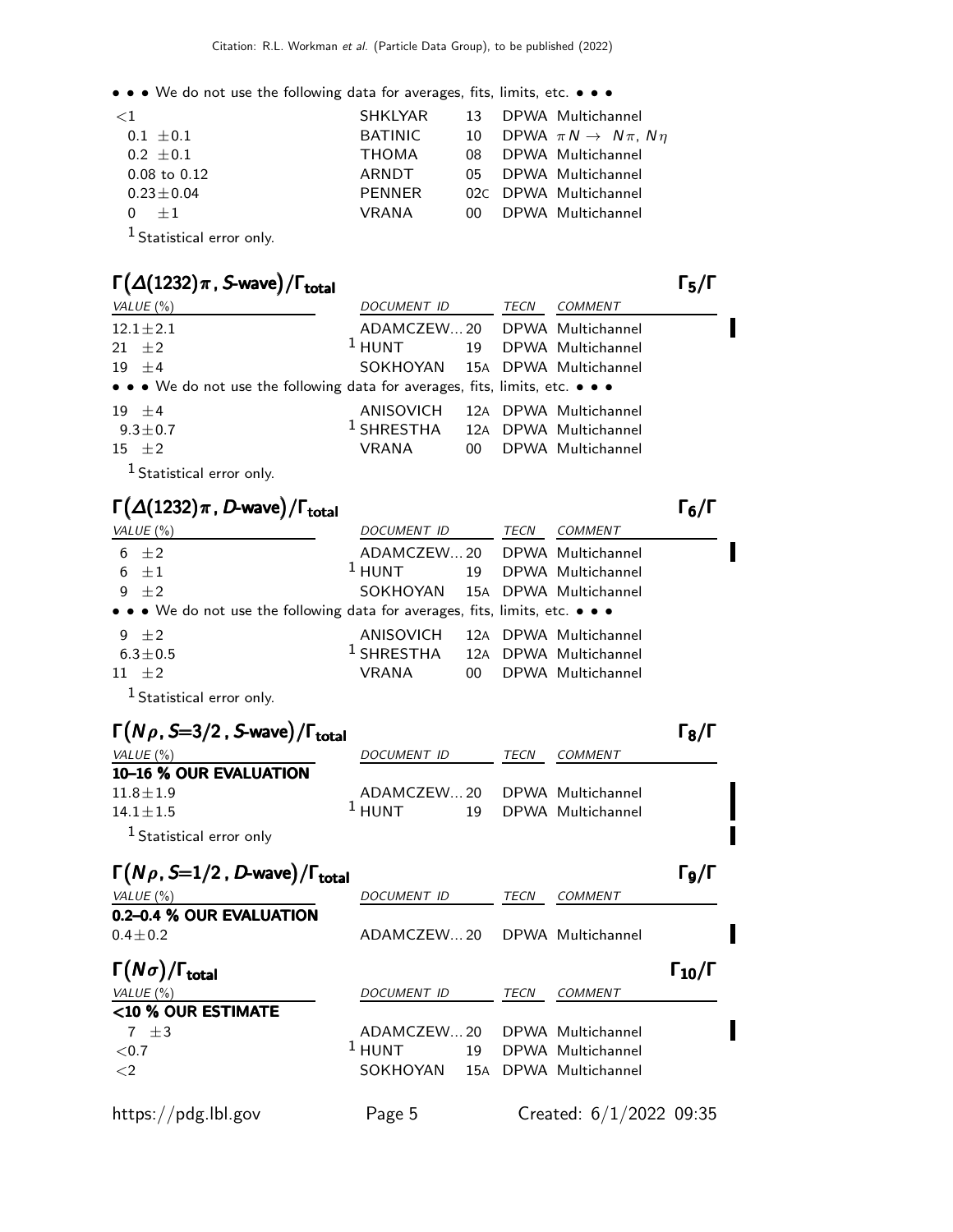• • • We do not use the following data for averages, fits, limits, etc. • • •

| $\leq$ 1                   | <sup>1</sup> SHRESTHA 12A DPWA Multichannel |  |                      |
|----------------------------|---------------------------------------------|--|----------------------|
| $\lt 4$                    | ТНОМА                                       |  | 08 DPWA Multichannel |
| $1 + 1$                    | VRANA                                       |  | 00 DPWA Multichannel |
| $1$ Ctatictical array only |                                             |  |                      |

#### Statistical error only.

#### N(1520) PHOTON DECAY AMPLITUDES AT THE POLE

# $N(1520) \rightarrow p\gamma$ , helicity-1/2 amplitude A<sub>1/2</sub>

| MODULUS (GeV <sup>-1/2</sup> )                                                | PHASE $(^\circ)$ | DOCUMENT ID                    |    | TECN        | COMMENT               |  |
|-------------------------------------------------------------------------------|------------------|--------------------------------|----|-------------|-----------------------|--|
| $-0.023 \pm 0.004$                                                            | $-6+5$           | SOKHOYAN 15A DPWA Multichannel |    |             |                       |  |
| $-0.024 + 0.008 -17 + 16$<br>-0.003 $-17 - 6$                                 |                  | <b>ROENCHEN</b>                | 14 | <b>DPWA</b> |                       |  |
| • • • We do not use the following data for averages, fits, limits, etc. • • • |                  |                                |    |             |                       |  |
| $-0.031$                                                                      | $-17$            | <b>ROENCHEN</b>                |    |             | 15A DPWA Multichannel |  |
| $N(1520) \rightarrow p\gamma$ , helicity-3/2 amplitude A <sub>3/2</sub>       |                  |                                |    |             |                       |  |
| MODULUS (GeV $^{-1/2}$ )                                                      | PHASE $(^\circ)$ | <b>DOCUMENT ID</b>             |    | <i>TECN</i> | <i>COMMENT</i>        |  |

|                                                                               | .        |                                |  |  |
|-------------------------------------------------------------------------------|----------|--------------------------------|--|--|
| $0.131 \pm 0.006$                                                             | $4 + 4$  | SOKHOYAN 15A DPWA Multichannel |  |  |
| $0.117 + 0.006$<br>$-0.010$                                                   | $26 + 2$ | ROENCHEN 14 DPWA               |  |  |
| • • • We do not use the following data for averages, fits, limits, etc. • • • |          |                                |  |  |
| 0.075                                                                         | 17       | ROENCHEN 15A DPWA Multichannel |  |  |

## N(1520) BREIT-WIGNER PHOTON DECAY AMPLITUDES

# $N(1520) \rightarrow p\gamma$ , helicity-1/2 amplitude  $A_{1/2}$

| VALUE (GeV $^{-1/2}$ )                                                        | DOCUMENT ID     |     | TECN | <b>COMMENT</b>                        |
|-------------------------------------------------------------------------------|-----------------|-----|------|---------------------------------------|
| $-0.030$ to $-0.015$ ( $\approx -0.025$ ) OUR ESTIMATE                        |                 |     |      |                                       |
| $-0.034 \pm 0.003$                                                            | $1$ HUNT        | 19  |      | DPWA Multichannel                     |
| $-0.024 + 0.004$                                                              | SOKHOYAN        | 15A |      | DPWA Multichannel                     |
| $-0.015 \pm 0.001$                                                            | $1$ SHKLYAR     | 13  |      | DPWA Multichannel                     |
| $-0.019 \pm 0.002$                                                            | $1$ WORKMAN     |     |      | 12A DPWA $\gamma N \rightarrow N \pi$ |
| $-0.028 + 0.002$                                                              | $1$ DUGGER      |     |      | 07 DPWA $\gamma N \to \pi N$          |
| $-0.038 \pm 0.003$                                                            | $1$ AHRENS      | 02  |      | DPWA $\gamma N \rightarrow \pi N$     |
| • • • We do not use the following data for averages, fits, limits, etc. • • • |                 |     |      |                                       |
| $-0.022 \pm 0.004$                                                            | ANISOVICH       |     |      | 12A DPWA Multichannel                 |
| $-0.034 \pm 0.001$                                                            | $^1$ SHRESTHA   | 12A |      | DPWA Multichannel                     |
| $-0.027$                                                                      | DRECHSEL        | 07  |      | DPWA $\gamma N \rightarrow \pi N$     |
| $-0.003$                                                                      | PENNER          |     |      | 02D DPWA Multichannel                 |
| $-0.052 \pm 0.010 \pm 0.007$                                                  | $1$ MUKHOPAD 98 |     |      | $\gamma p \rightarrow \eta p$         |
| <sup>1</sup> Statistical error only.                                          |                 |     |      |                                       |

# $N(1520) \rightarrow p\gamma$ , helicity-3/2 amplitude A<sub>3/2</sub>

| <i>VALUE</i> (GeV $-1/2$ )                     | DOCUMENT ID                               |    | TECN | <b>COMMENT</b>            |  |
|------------------------------------------------|-------------------------------------------|----|------|---------------------------|--|
| 0.135 to 0.145 ( $\approx$ 0.140) OUR ESTIMATE |                                           |    |      |                           |  |
| $0.142 \pm 0.003$                              | $1$ HUNT                                  | 19 |      | DPWA Multichannel         |  |
| $0.130 \pm 0.006$                              | SOKHOYAN                                  |    |      | 15A DPWA Multichannel     |  |
| $0.146 \pm 0.001$                              | <sup>1</sup> SHKLYAR 13 DPWA Multichannel |    |      |                           |  |
| https://pdg.lbl.gov                            | Page 6                                    |    |      | Created: $6/1/2022$ 09:35 |  |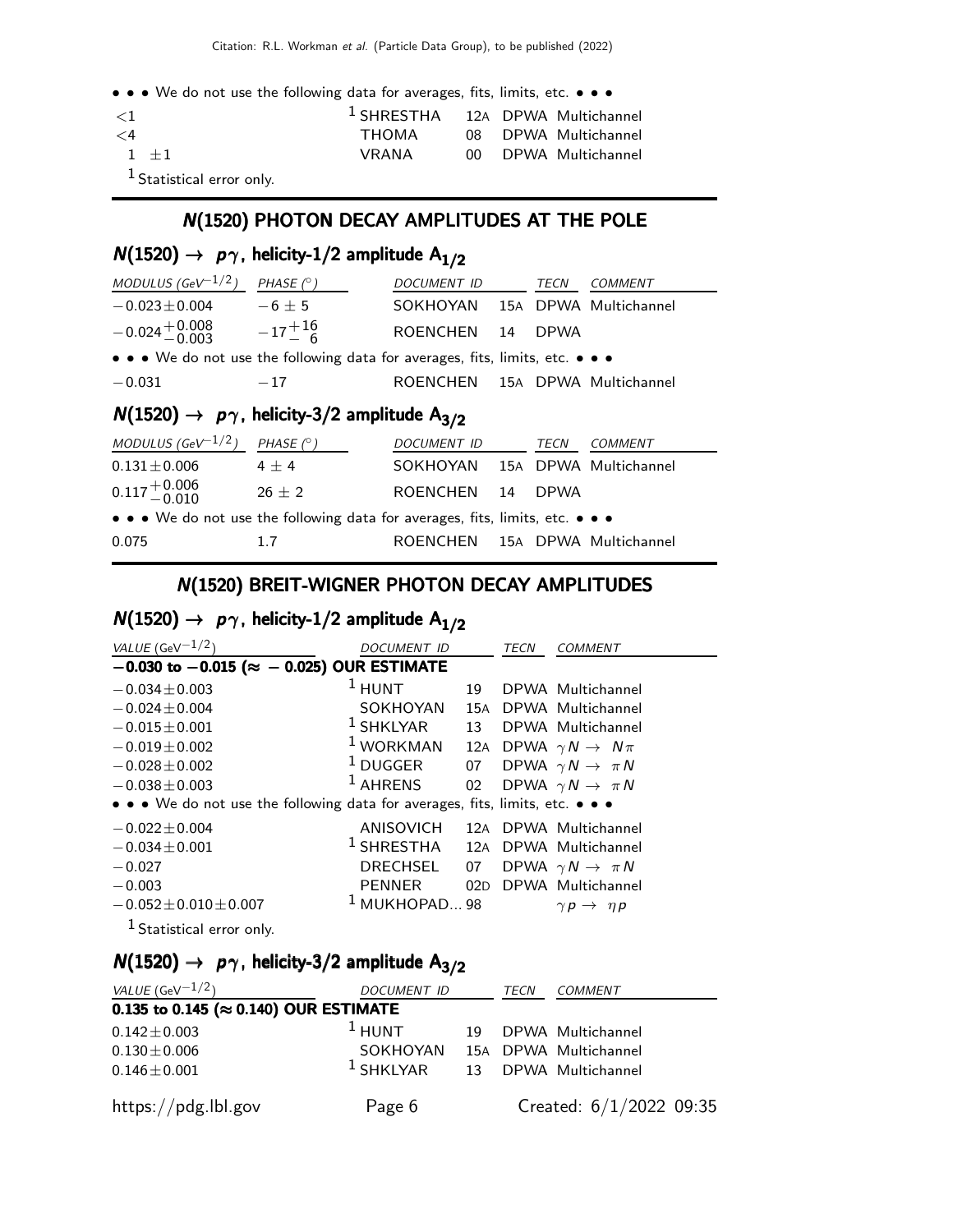| $0.141 \pm 0.002$<br>$0.143 \pm 0.002$<br>$0.147 \pm 0.010$                   | <sup>1</sup> WORKMAN 12A DPWA $\gamma N \rightarrow N\pi$<br><sup>1</sup> DUGGER 07 DPWA $\gamma N \to \pi N$<br>$1$ AHRENS |  | 02 DPWA $\gamma N \rightarrow \pi N$ |
|-------------------------------------------------------------------------------|-----------------------------------------------------------------------------------------------------------------------------|--|--------------------------------------|
| • • • We do not use the following data for averages, fits, limits, etc. • • • |                                                                                                                             |  |                                      |
| $0.131 \pm 0.010$                                                             | ANISOVICH                                                                                                                   |  | 12A DPWA Multichannel                |
| $0.127 \pm 0.003$                                                             | $1$ SHRESTHA $12A$ DPWA Multichannel                                                                                        |  |                                      |
| 0.161                                                                         | DRECHSEL 07 DPWA $\gamma N \to \pi N$                                                                                       |  |                                      |
| 0.151                                                                         | PENNER                                                                                                                      |  | 02D DPWA Multichannel                |
| $0.130 \pm 0.020 \pm 0.015$                                                   | $1$ MUKHOPAD 98                                                                                                             |  | $\gamma p \rightarrow \eta p$        |
| $1$ Statistical error only.                                                   |                                                                                                                             |  |                                      |

 $N(1520) \rightarrow n\gamma$ , helicity-1/2 amplitude A<sub>1/2</sub>

| VALUE (GeV $^{-1/2}$ )                                                        | <i>DOCUMENT ID</i>                          |  | <b>TECN</b> | <b>COMMENT</b>                        |  |  |  |
|-------------------------------------------------------------------------------|---------------------------------------------|--|-------------|---------------------------------------|--|--|--|
| $-0.055$ to $-0.040$ ( $\approx -0.050$ ) OUR ESTIMATE                        |                                             |  |             |                                       |  |  |  |
| $-0.072 \pm 0.003$                                                            | $1$ HUNT                                    |  |             | 19 DPWA Multichannel                  |  |  |  |
| $-0.049 \pm 0.008$                                                            | ANISOVICH 13B DPWA Multichannel             |  |             |                                       |  |  |  |
| $-0.046 \pm 0.006$                                                            | $1$ CHEN                                    |  |             | 12A DPWA $\gamma N \rightarrow \pi N$ |  |  |  |
| • • • We do not use the following data for averages, fits, limits, etc. • • • |                                             |  |             |                                       |  |  |  |
| $-0.038 \pm 0.003$                                                            | <sup>1</sup> SHRESTHA 12A DPWA Multichannel |  |             |                                       |  |  |  |
| $-0.077$                                                                      | DRECHSEL 07 DPWA $\gamma N \to \pi N$       |  |             |                                       |  |  |  |
| $-0.084$                                                                      | PENNER                                      |  |             | 02D DPWA Multichannel                 |  |  |  |
| $1$ $\sigma_{\text{total}}$ . The same set of $\sigma$                        |                                             |  |             |                                       |  |  |  |

Statistical error only.

# $N(1520) \rightarrow n\gamma$ , helicity-3/2 amplitude A<sub>3/2</sub>

| VALUE (GeV $^{-1/2}$ )                                                        | <i>DOCUMENT ID</i>                          |    | TECN | <b>COMMENT</b>                        |  |  |  |
|-------------------------------------------------------------------------------|---------------------------------------------|----|------|---------------------------------------|--|--|--|
| $-0.120$ to $-0.100$ ( $\approx -0.115$ ) OUR ESTIMATE                        |                                             |    |      |                                       |  |  |  |
| $-0.123 \pm 0.006$                                                            | $1$ HUNT                                    | 19 |      | DPWA Multichannel                     |  |  |  |
| $-0.113 \pm 0.012$                                                            | ANISOVICH 13B DPWA Multichannel             |    |      |                                       |  |  |  |
| $-0.115 \pm 0.005$                                                            | $1$ CHEN                                    |    |      | 12A DPWA $\gamma N \rightarrow \pi N$ |  |  |  |
| • • • We do not use the following data for averages, fits, limits, etc. • • • |                                             |    |      |                                       |  |  |  |
| $-0.101 \pm 0.004$                                                            | <sup>1</sup> SHRESTHA 12A DPWA Multichannel |    |      |                                       |  |  |  |
| $-0.154$                                                                      | DRECHSEL 07                                 |    |      | DPWA $\gamma N \rightarrow \pi N$     |  |  |  |
| $-0.159$                                                                      | PENNER                                      |    |      | 02D DPWA Multichannel                 |  |  |  |
| <sup>1</sup> Statistical error only.                                          |                                             |    |      |                                       |  |  |  |

#### N(1520) REFERENCES

For early references, see Physics Letters 111B 1 (1982). For very early references, see Reviews of Modern Physics 37 633 (1965).

| 20  | PR C102 024001      | J. Adamczewski-Musch et al.     | (HADES Collab.)          |
|-----|---------------------|---------------------------------|--------------------------|
| 20  | PL B803 135323      | J. Mueller et al.               | (CBELSA/TAPS Collab.)    |
| 19  | PR C99 055205       | B.C. Hunt, D.M. Manley          |                          |
| 15A | EPJ A51 70          | D. Roenchen et al.              |                          |
| 15A | EPJ A51 95          | V. Sokhoyan et al.              | (CBELSA/TAPS Collab.)    |
| 14  | CP C38 070001       | K. Olive et al.                 | (PDG Collab.)            |
| 14  | EPJ A50 101         | D. Roenchen et al.              |                          |
|     | EPJ A51 63 (errat.) | D. Roenchen et al.              |                          |
| 14  | PR C89 045205       | A. Svarc et al.                 | (RBI Zagreb, UNI Tuzla)  |
| 13B | EPJ A49 67          | A.V. Anisovich et al.           |                          |
| 13  | PR C87 015201       | V. Shklyar, H. Lenske, U. Mosel | (GIES)                   |
| 12A | EPJ A48 15          | A.V. Anisovich et al.           | (BONN, PNPI)             |
| 12A | PR C86 015206       | W. Chen et al.                  | (DUKE, GWU, MSST, ITEP+) |
|     |                     |                                 |                          |

https://pdg.lbl.gov Page 7 Created: 6/1/2022 09:35